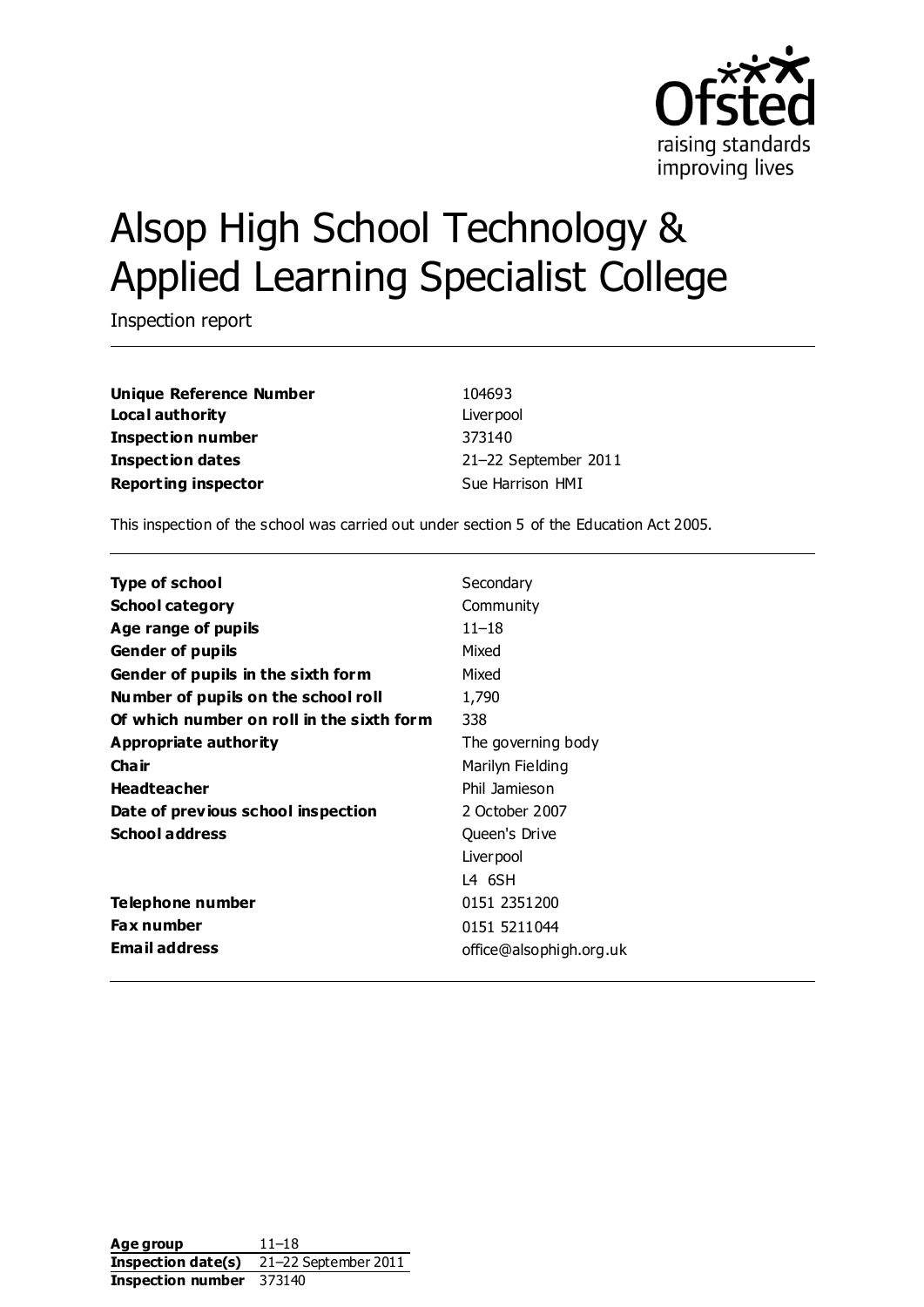The Office for Standards in Education, Children's Services and Skills (Ofsted) regulates and inspects to achieve excellence in the care of children and young people, and in education and skills for learners of all ages. It regulates and inspects childcare and children's social care, and inspects the Children and Family Court Advisory Support Service (Cafcass), schools, colleges, initial teacher training, work-based learning and skills training, adult and community learning, and education and training in prisons and other secure establishments. It rates council children's services, and inspects services for looked after children, safeguarding and child protection.

Further copies of this report are obtainable from the school. Under the Education Act 2005, the school must provide a copy of this report free of charge to certain categories of people. A charge not exceeding the full cost of reproduction may be made for any other copies supplied.

If you would like a copy of this document in a different format, such as large print or Braille, please telephone 0300 123 4234, or email [enquiries@ofsted.gov.uk](mailto:enquiries@ofsted.gov.uk)

You may copy all or parts of this document for non-commercial purposes, as long as you give details of the source and date of publication and do not alter the information in any way.

To receive regular email alerts about new publications, including survey reports and school inspection reports, please visit our website and go to 'Subscribe'.

Piccadilly Gate Store Street Manchester M1 2WD

T: 0300 123 4234 Textphone: 0161 618 8524 [enquiries@ofsted.gov.uk](mailto:enquiries@ofsted.gov.uk) [www.ofsted.gov.uk](http://www.ofsted.gov.uk/)



© Crown copyright 2011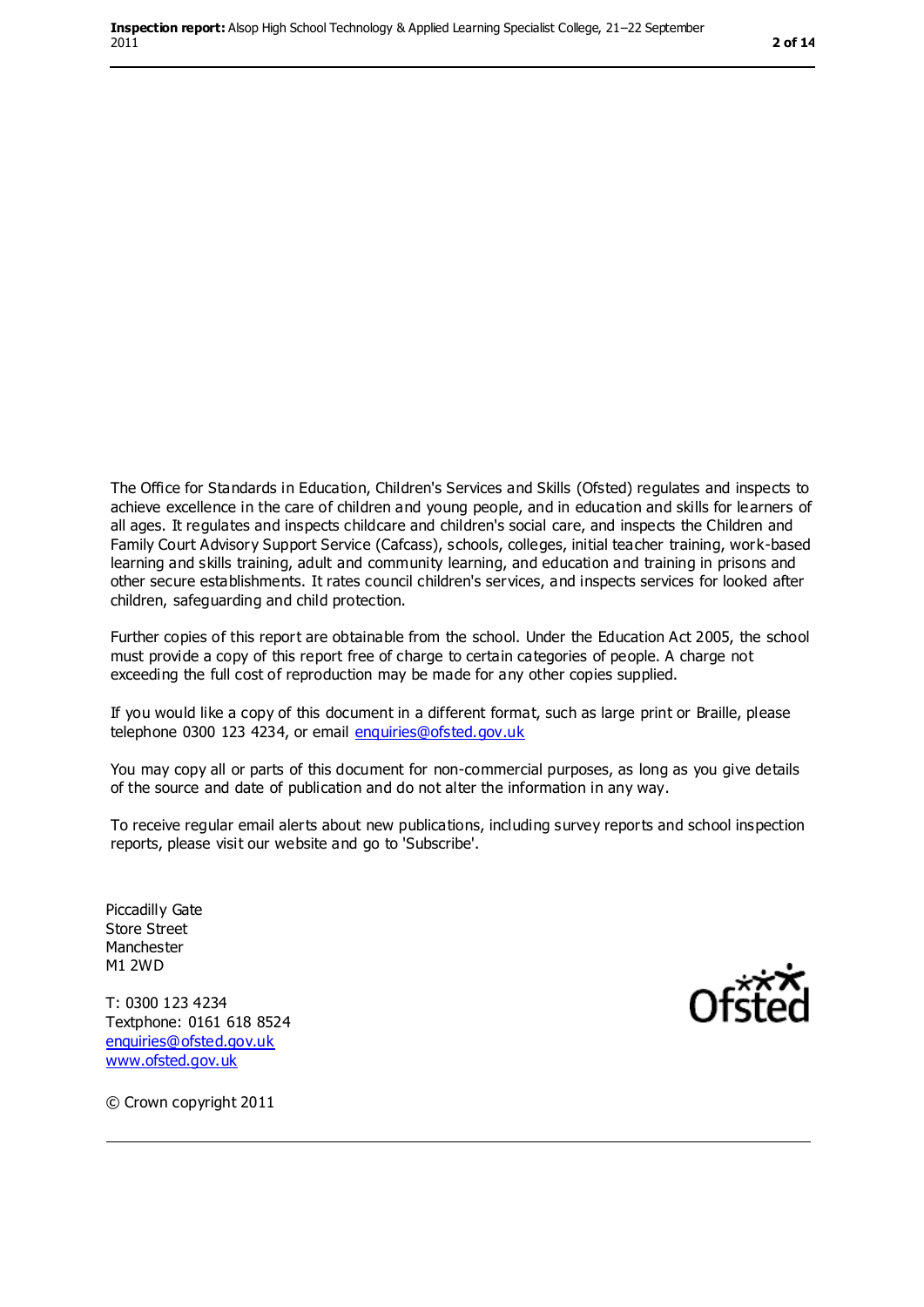# **Introduction**

This inspection was carried out by one of Her Majesty's Inspectors and four additional inspectors. They observed teaching and learning in 44 lessons, taught by 41 teachers. They held meetings with staff, the Chair of Governors and groups of students. They observed the school's work, and looked at key documentation, including the school's development plans, safeguarding policies and performance management records. They also scrutinised questionnaires completed by staff, students and the 187 parents and carers.

The inspection team reviewed many aspects of the school's work. It looked in detail at the following key areas.

- The effectiveness of strategies to improve attendance.
- Whether students make sufficient progress in mathematics.
- The extent to which sixth formers are reaching their potential.

## **Information about the school**

Alsop High School is a large school, serving an urban area of Liverpool. The proportion of students known to be eligible for free school meals is about three times the national average. The proportion of students with special educational needs and/or disabilities is well-above average, but the proportion with a statement of special educational needs is average. Almost all students are of White British heritage. The school holds specialist status in technology and applied learning. It runs joint sixth-form provision with two other schools.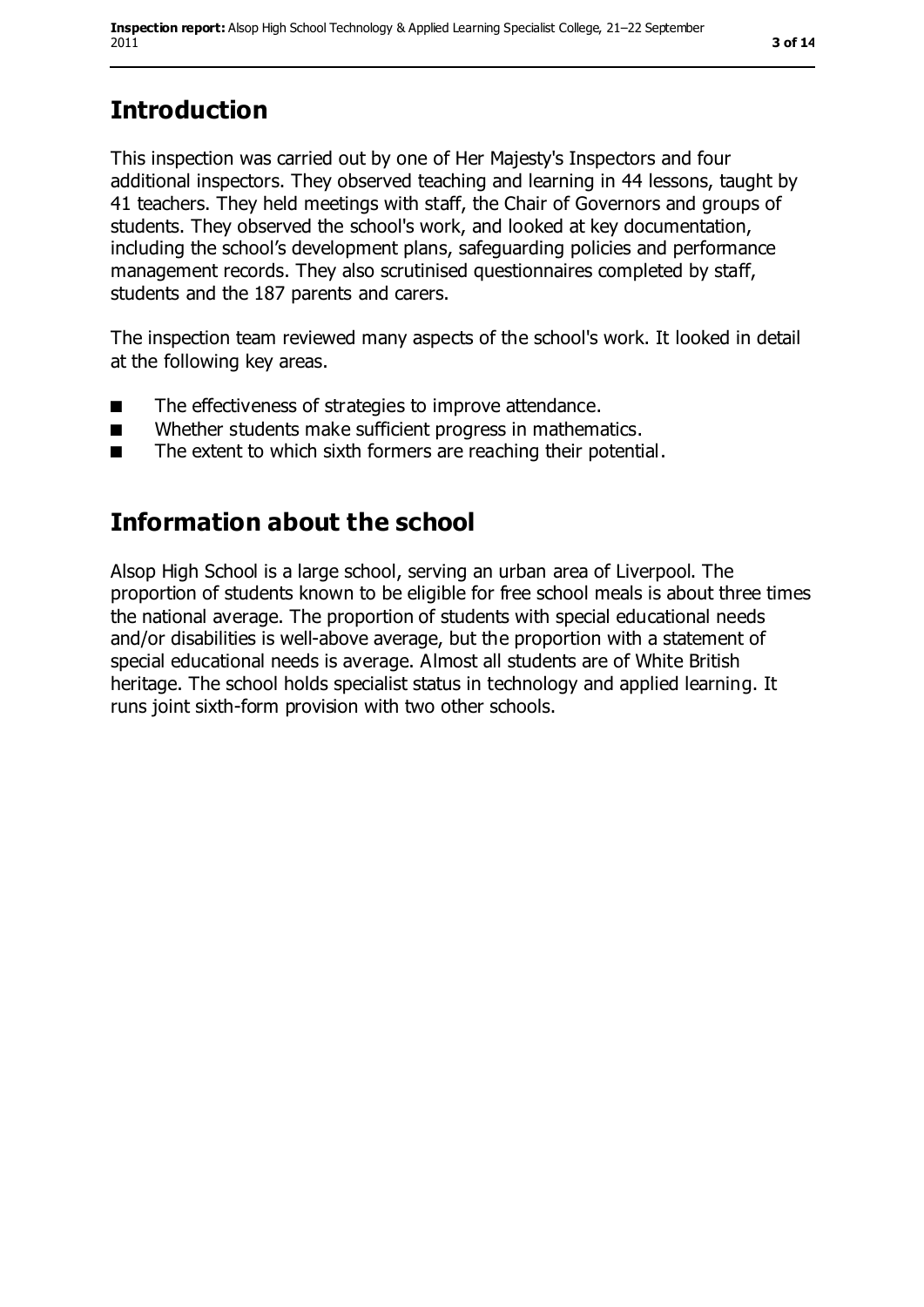**Inspection grades: 1 is outstanding, 2 is good, 3 is satisfactory and 4 is inadequate** Please turn to the glossary for a description of the grades and inspection terms

## **Inspection judgements**

#### **Overall effectiveness: how good is the school? 2**

#### **The school's capacity for sustained improvement 2**

#### **Main findings**

This is a good school because it successfully engages young people from a wide range of backgrounds and abilities and helps them to achieve well. The curriculum it offers, and the level and quality of support students receive, are examples of outstanding practice. Teaching and learning are good in most lessons but there is scope to further extend good practice in the planning and delivery of lessons.

Students make an excellent contribution to the life of the school and the local community. They feel safe in the school and their behaviour is good. Attendance is improving and is line with the national average. Levels of attainment have risen significantly in recent years and are now close to the national average. As a result of an excellent curriculum and support system, and teaching that is generally good, students make good progress against their starting points on entering the school. They gain a wide range of skills that prepare them well for the next step in their lives. The majority of sixth-form students make good progress, but those taking GCE A levels do better in some subjects than others.

Senior leaders and managers have successfully kept the school focussed on driving up standards during a period of disruption associated with significant new build on the campus. Parents and carers who responded to the Ofsted survey are exceptionally positive about the leadership and management of the school and the quality of education provided for their child. The school has an excellent focus on equality of opportunity and has been very successful in narrowing the gap in outcomes for different groups of students.

As a result of planned retirement and promotions, the school is undergoing a period of change in the senior leadership team. Clear succession plans are in place. There is a well-established training programme for managers at all levels and effective performance management systems. Self evaluation is rigorous; senior leaders and managers have a good understanding of the quality of provision and areas for further development. As a result of all this, inspectors judge the school's capacity for sustained improvement to be good.

#### **What does the school need to do to improve further?**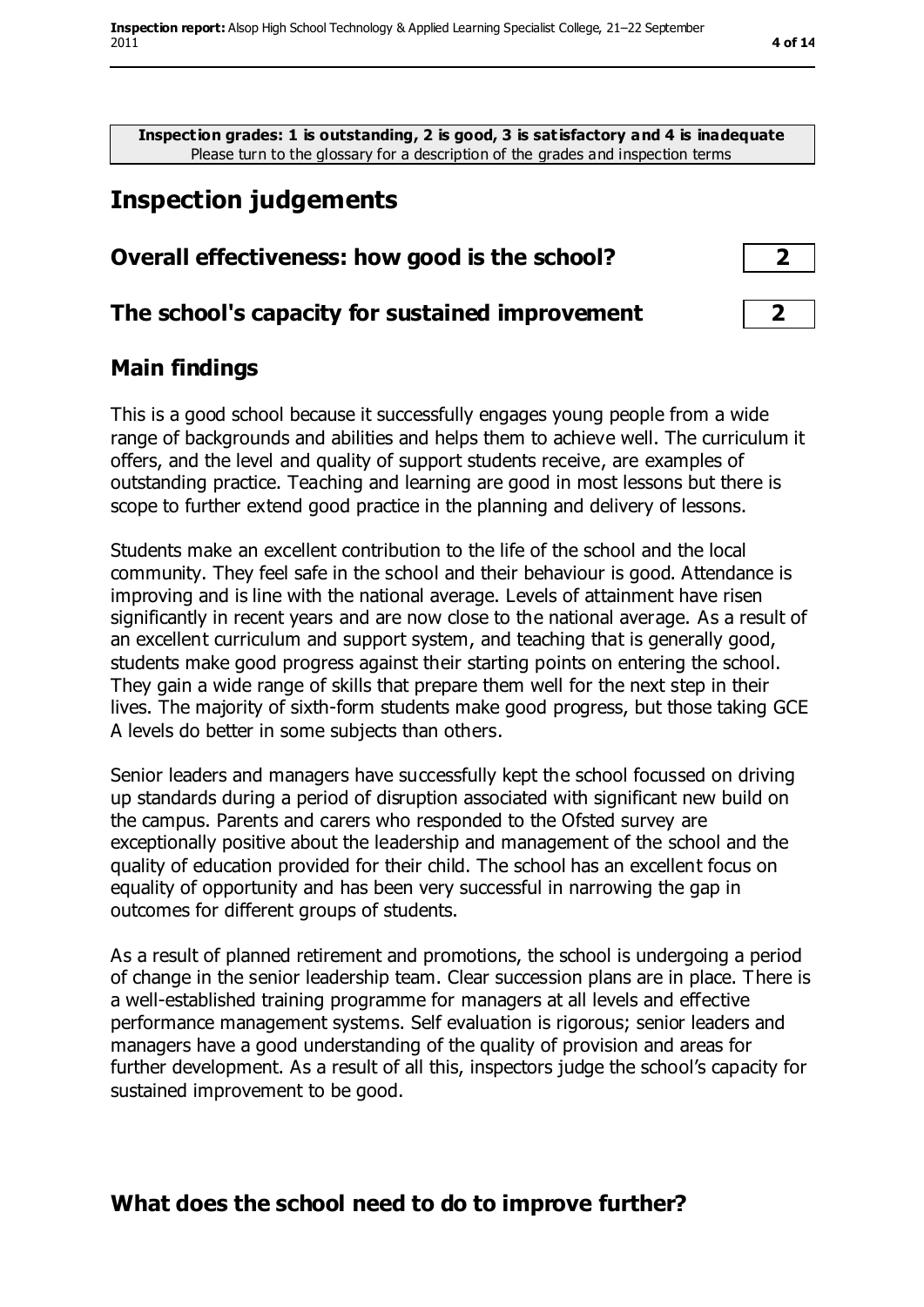- Build on the good practice that exists in many lessons to ensure that, in all lessons, students are motivated to work hard and achieve their potential. To achieve this, the school should extend the use of learning methods that involve students more fully in lessons and ensure teachers check frequently the level of learning that is taking place.
- Ensure that students in the sixth form who are taking A levels make good progress in the minority of subjects where they are not reaching target grades, by:
	- further developing staff understanding of the data used by managers to  $\equiv$ check progress
	- by ensuring students are developing appropriate skills for advanced level work in those subjects.

## **Outcomes for individuals and groups of pupils 2**

In the majority of lessons, students try hard and make good progress. They are keen to learn and ask additional questions to deepen their understanding. They acquire a good level of subject knowledge, which they apply well in written and practical work. Their level of participation in activities outside lessons is outstanding. As a result of their efforts in class and in wider enrichment, they gain confidence and good workrelated skills. They show respect for other people and are very keen to help others within the school and the wider community. From their starting points on entering the school, students make good progress in the majority of subjects. Progress in mathematics has not been as good as in English, but actions taken to address this are proving successful and inspectors found no difference in the pace of learning in these subjects.

Levels of attainment are on an upward trend. The proportion of students gaining five or more GCSEs at grades A\* to C, including English and mathematics, rose by almost 10 percentage points between 2008 and 2010 and school data show a further significant rise to 47% in 2011. The school is very successful at ensuring all groups of students achieve equally well. Inspectors found no difference in the progress made by boys and girls. Students with special educational needs and/or disabilities make good progress. The large number of students known to be eligible to receive free school meals achieve significantly better than is found nationally.

| Pupils' achievement and the extent to which they enjoy their learning                                       |  |
|-------------------------------------------------------------------------------------------------------------|--|
| Taking into account:                                                                                        |  |
| Pupils' attainment <sup>1</sup>                                                                             |  |
| The quality of pupils' learning and their progress                                                          |  |
| The quality of learning for pupils with special educational needs and/or<br>disabilities and their progress |  |
| The extent to which pupils feel safe                                                                        |  |

These are the grades for pupils' outcomes

 $\overline{a}$ 

<sup>1</sup>The grades for attainment and attendance are: 1 is high; 2 is above average; 3 is broadly average; and 4 is low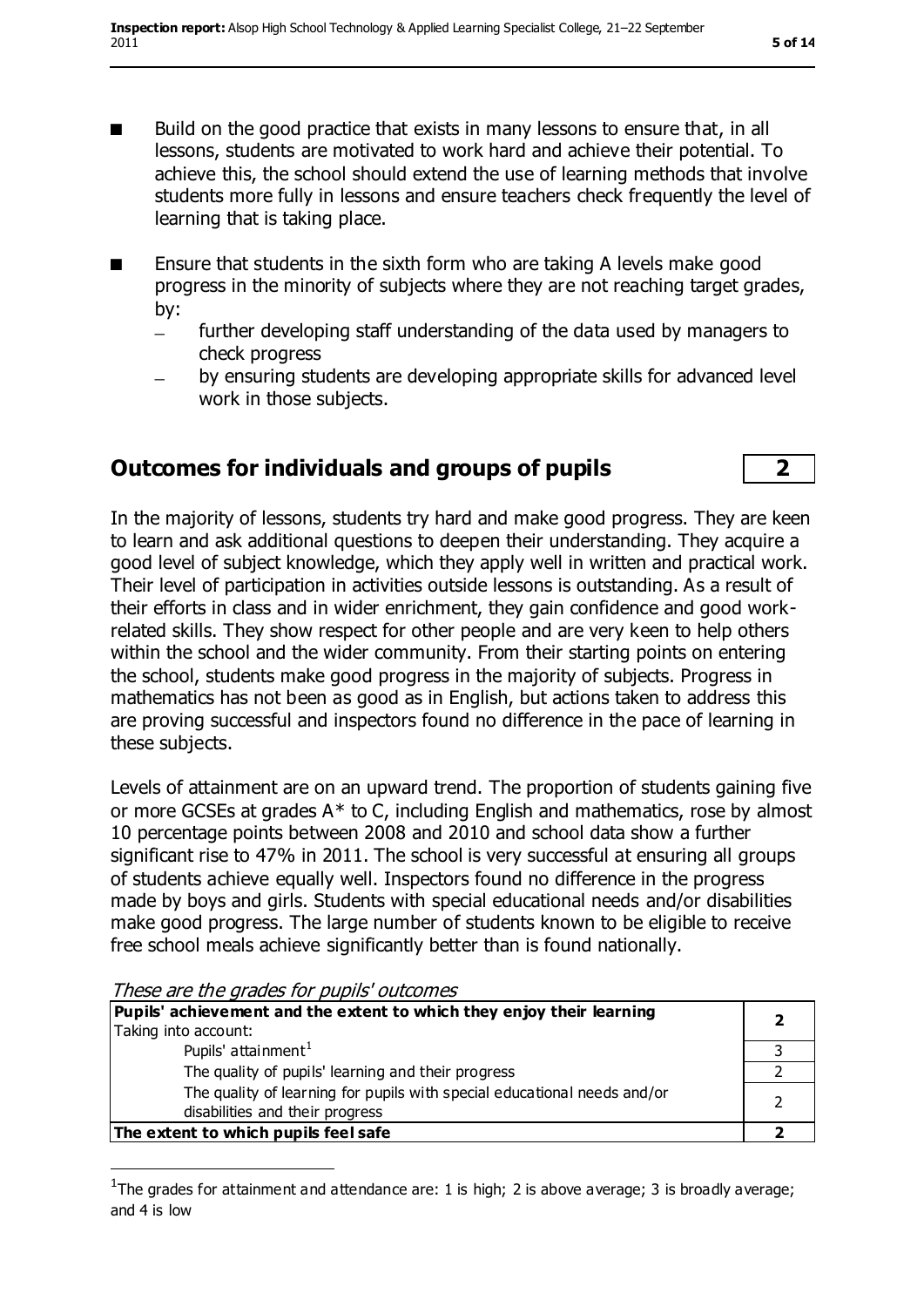| <b>Pupils' behaviour</b>                                                                                                                          |  |
|---------------------------------------------------------------------------------------------------------------------------------------------------|--|
| The extent to which pupils adopt healthy lifestyles                                                                                               |  |
| The extent to which pupils contribute to the school and wider community                                                                           |  |
| The extent to which pupils develop workplace and other skills that will<br>contribute to their future economic well-being<br>Taking into account: |  |
| Pupils' attendance <sup>1</sup>                                                                                                                   |  |
| The extent of pupils' spiritual, moral, social and cultural development                                                                           |  |

#### **How effective is the provision?**

Two thirds of lessons observed by inspectors were judged to be good or better. There are very few unsatisfactory lessons. Teachers have good subject knowledge and relate well to their classes so that students feel able to seek help when required. The majority of lessons are well planned to stimulate and maintain students' interest. These lessons provide steps in the learning that help students to build up their knowledge and understanding. Inspectors saw some outstanding lessons, where teaching methods were extremely well matched to students' interests and abilities and totally captured their attention. In a minority of lessons, students lose concentration and this can impact on their behaviour, which then distracts other learners.

The use of the school's applied specialism is having a very beneficial impact on teaching and learning. A particular strength in the best lessons is the way practical activities are linked to theory to help students understand topics and also to enhance their enjoyment of the lesson. Some teachers are very skilled at using new technology to enliven lessons but this is not consistent across the school.

The use of target-setting and monitoring by managers to check students' progress is excellent. The use of strategies in the classroom to assess learning, and the quality of marking of students' work, is less consistent. In a minority of classes questioning is too general and not sufficiently directed or developmental to check understanding and extend learning. Students generally know the level of work they are producing, and many have a clear understanding of what they need to do to improve further, but this is not always the case.

The school has worked hard to provide a curriculum that is exceptional at meeting the needs of its large and diverse student cohort. The strong emphasis on improving reading skills in Years 7 and 8 helps students to achieve well across the curriculum. Older students benefit from an impressive range of academic and vocational choices, which can be combined in flexible pathways to suit their individual needs. Resources to support the curriculum are of a high standard, for example, in the off-site hairdressing and beauty salon situated in a local high street, which provides a real working environment for students taking those courses. There is also an 'Applied Learning Centre' in a local business park where students can follow a range of vocational courses. Enrichment activities cover a wide range of interests and abilities that enhance students' personal development and help them to live healthier lifestyles.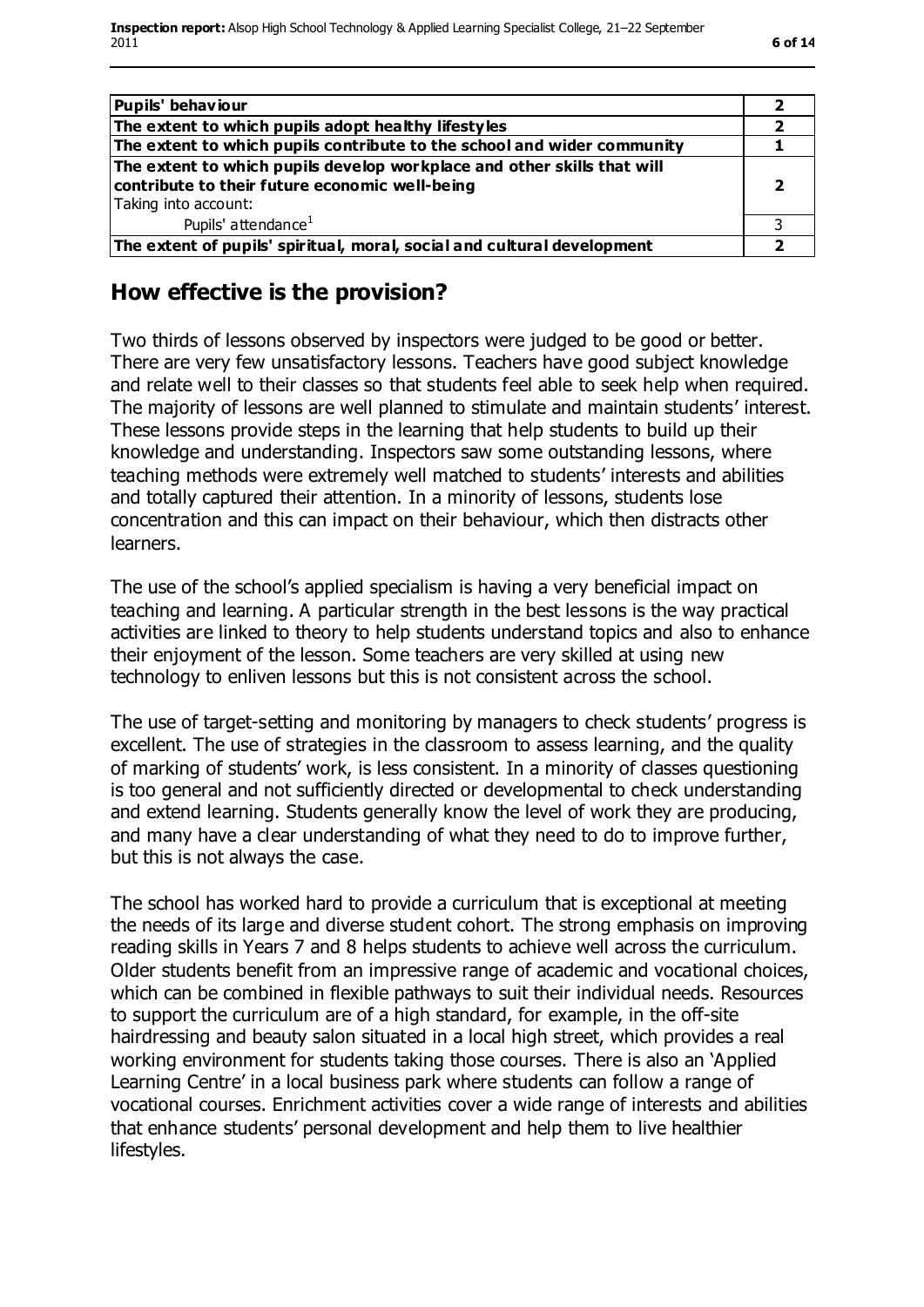The extent and excellent quality of care, guidance and support systems make a significant contribution to the progress made by students. There are outstanding levels of academic and pastoral support, together with very effective guidance to help students with careers and study options. Effective systems to support students whose circumstances may make them vulnerable and those falling behind with their work mean very few students are excluded from school on a temporary basis and there has been only one permanent exclusion in recent years. The school's work with families and external agencies demonstrates a clear commitment to make use of all possible resources to support students. Transition arrangements are excellent for young people coming into Year 7, and those moving on at aged 16 or 18. Staff working in the special needs area, as well as those providing support throughout the school, enable students with special educational needs and/or disabilities to play a full part in the life of the school and achieve well.

These are the grades for the quality of provision

| The quality of teaching                                                  |  |
|--------------------------------------------------------------------------|--|
| Taking into account:                                                     |  |
| The use of assessment to support learning                                |  |
| The extent to which the curriculum meets pupils' needs, including, where |  |
| relevant, through partnerships                                           |  |
| The effectiveness of care, guidance and support                          |  |

#### **How effective are leadership and management?**

The senior management team provides outstanding leadership in terms of keeping the school focused on driving up standards. They effectively promote a culture of ambition and accountability throughout the school. Staff share a commitment to the inclusive ethos of the school and a drive to continue to improve the quality of provision. The school gives a high priority to training for managers resulting in effective performance management. The school is reviewing the way it monitors teaching and learning to improve it further, for example, by more frequent observation of some lessons.

The governing body provides an effective level of challenge and support to the school. Governors have a very clear understanding of the strengths of the school and the areas for further development. Partnership work to support curriculum development and pastoral work, and the level of engagement with parents and carers, are all outstanding features of the school. As a result of this, and the school's excellent commitment to equality of opportunity, no group of students is disadvantaged. Safeguarding procedures are good. It is to the credit of the leadership team and the staff that students feel that they are treated as individuals in this large school. There is a harmonious culture and students show good understanding of people from different communities.

The school provides good value for money. It has made very effective use of additional resources provided to ensure government targets are being met. The lack of disruption to learning, despite substantial new building taking place on the site, is a testament to good management, and resources to support learning are good.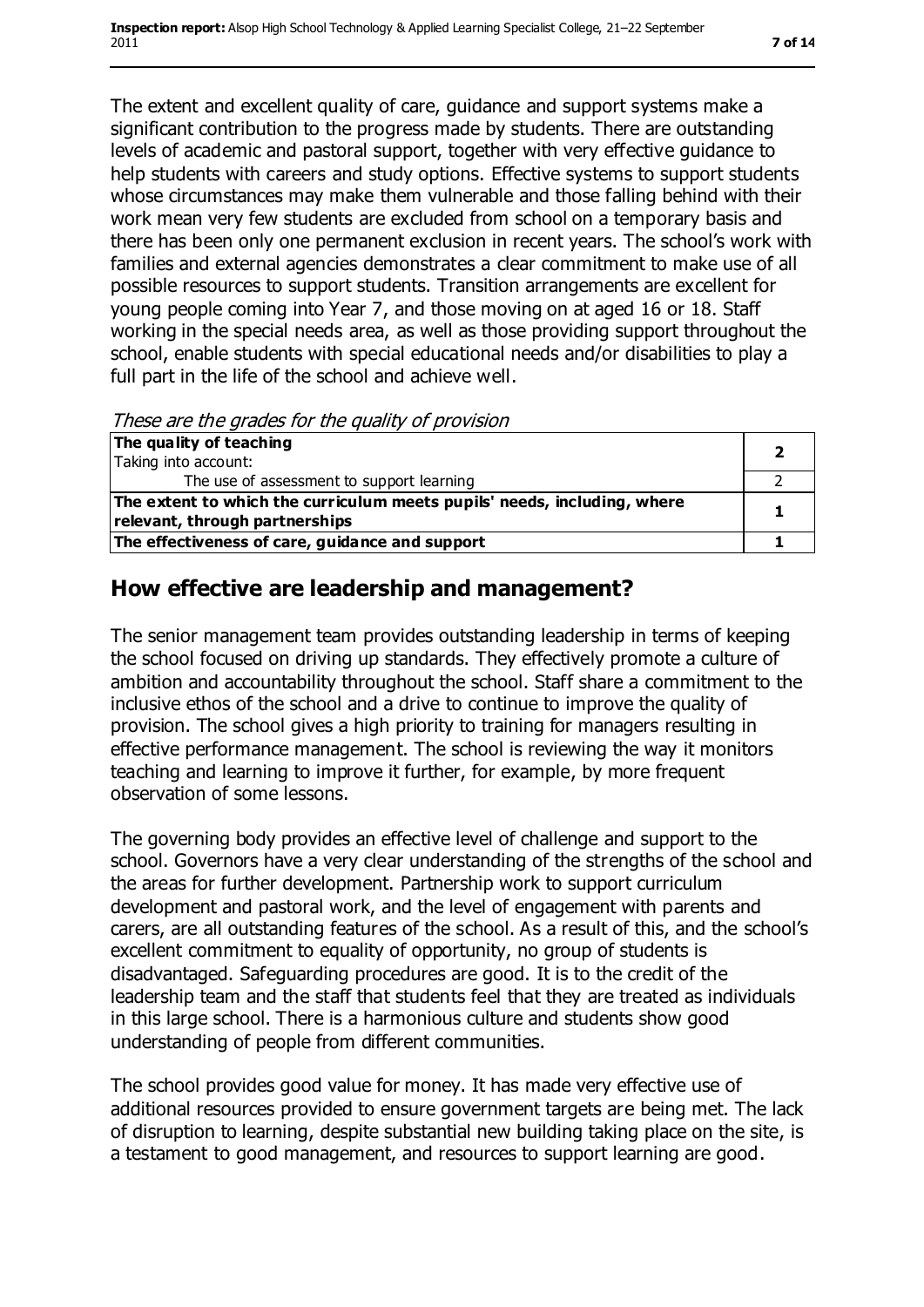#### These are the grades for the leadership and management

| The effectiveness of leadership and management in embedding ambition and<br>driving improvement<br>Taking into account:                                                   |               |
|---------------------------------------------------------------------------------------------------------------------------------------------------------------------------|---------------|
| The leadership and management of teaching and learning                                                                                                                    | $\mathcal{P}$ |
| The effectiveness of the governing body in challenging and supporting the<br>$ $ school so that weaknesses are tackled decisively and statutory responsibilities<br>l met |               |
| The effectiveness of the school's engagement with parents and carers                                                                                                      |               |
| The effectiveness of partnerships in promoting learning and well-being                                                                                                    |               |
| The effectiveness with which the school promotes equality of opportunity and<br>tackles discrimination                                                                    |               |
| The effectiveness of safeguarding procedures                                                                                                                              | 2             |
| The effectiveness with which the school promotes community cohesion                                                                                                       |               |
| The effectiveness with which the school deploys resources to achieve value for<br>money                                                                                   |               |

#### **Sixth form**

This is a large and popular sixth form providing a good quality of education. The curriculum is extensive. A large number of students choose to take vocational courses and, for those wishing to pursue a GCE A level route, there is an extensive range of subjects to choose from. Many students take a mixture of academic and vocational courses. The wide curriculum is possible due to large numbers in the sixth form and well managed partnership arrangements with other providers. Intermediate level courses are available for those who need them. Retention in the sixth form is excellent. Students speak very highly of the support they receive, and the opportunities to take responsibility within the school and the wider community. Teaching is generally good, though opportunities are sometimes lost to develop independent learning appropriate for advanced levels students. Levels of attainment are in line with national averages. Many students enter the sixth form with lower than average attainment levels. They make good progress in most subjects, particularly on vocational courses. On GCE A level courses, they make good progress in some, but not all subjects. A high proportion of students who wish to progress to university successfully achieve this goal.

These are the grades for the sixth form

| Overall effectiveness of the sixth Form<br>Taking into account: |  |
|-----------------------------------------------------------------|--|
| Outcomes for students in the sixth form                         |  |
| The quality of provision in the sixth form                      |  |
| Leadership and management of the sixth form                     |  |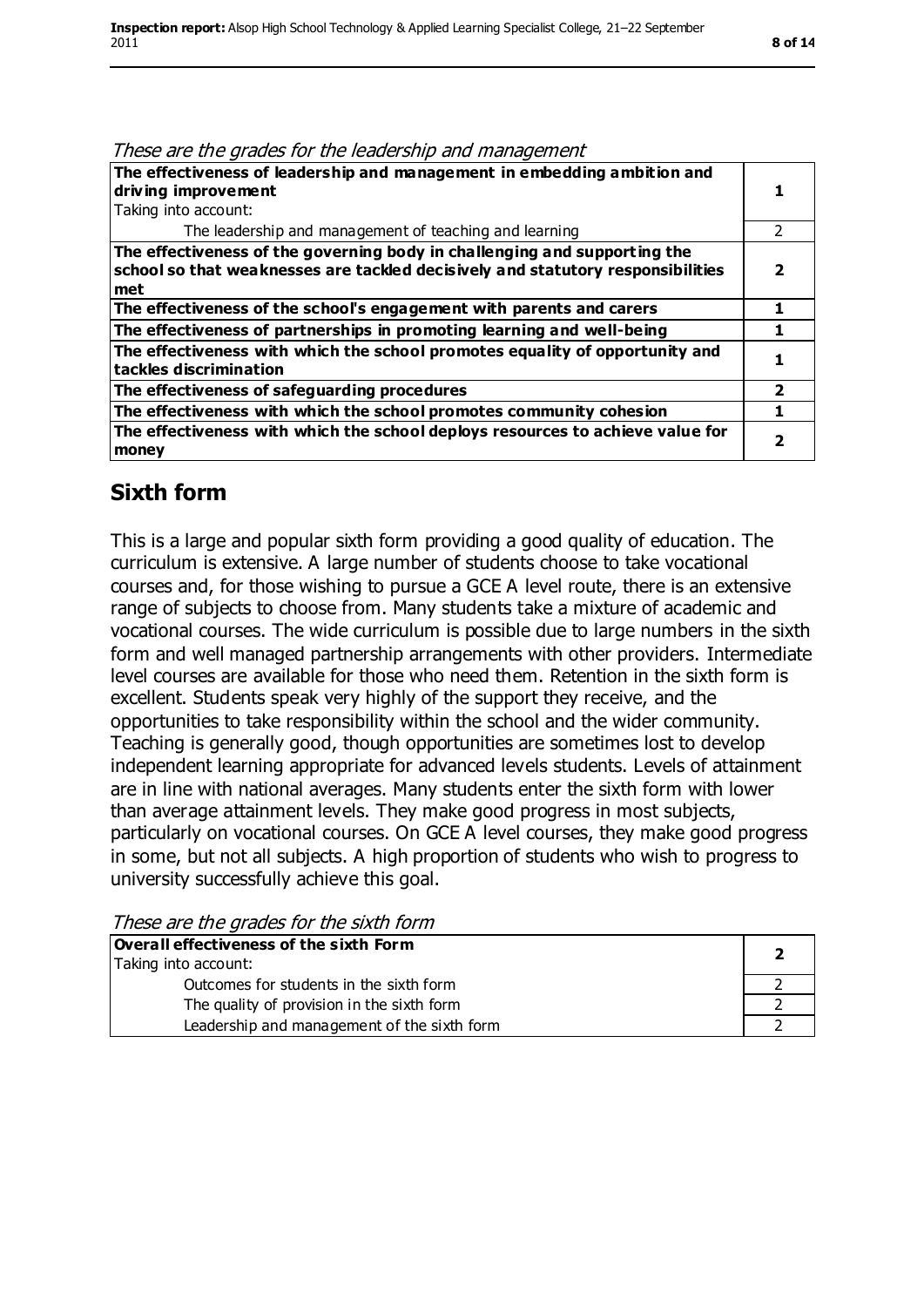## **Views of parents and carers**

The proportion of parents and carers who responded to the Ofsted questionnaire was slightly lower than the national average. Those who did respond were very pleased with the quality of provision the school provides across all aspects of its work. They mentioned the high level of support offered to their children and the good progress they made. Parents and carers believe this is a well run school and praise the work carried out by leaders and staff.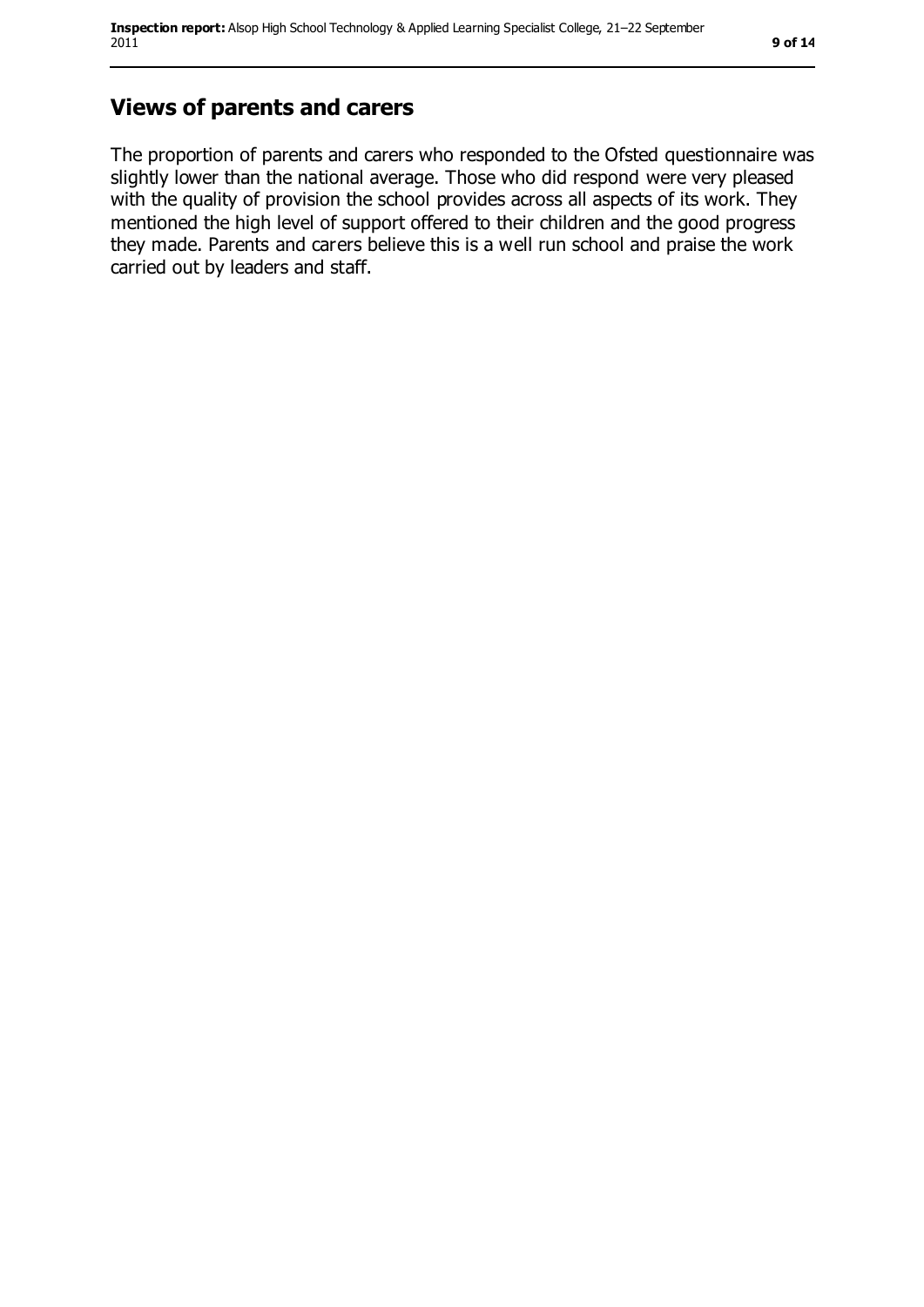## **Responses from parents and carers to Ofsted's questionnaire**

Ofsted invited all the registered parents and carers of pupils registered at Alsop High School Technology & Applied Learning Specialist College to complete a questionnaire about their views of the school.

In the questionnaire, parents and carers were asked to record how strongly they agreed with 13 statements about the school.

The inspection team received 187 completed questionnaires by the end of the on-site inspection. In total, there are 1,790 pupils registered at the school.

| <b>Statements</b>                                                                                                                                                                                                                                       | <b>Strongly</b><br>agree |               | <b>Agree</b> |               | <b>Disagree</b> |                | <b>Strongly</b><br>disagree |               |
|---------------------------------------------------------------------------------------------------------------------------------------------------------------------------------------------------------------------------------------------------------|--------------------------|---------------|--------------|---------------|-----------------|----------------|-----------------------------|---------------|
|                                                                                                                                                                                                                                                         | <b>Total</b>             | $\frac{1}{2}$ | <b>Total</b> | $\frac{1}{2}$ | <b>Total</b>    | $\frac{1}{2}$  | <b>Total</b>                | $\frac{1}{2}$ |
| My child enjoys school                                                                                                                                                                                                                                  | 67                       | 36            | 114          | 61            | 4               | $\overline{2}$ | 1                           | 1             |
| The school keeps my child<br>safe                                                                                                                                                                                                                       | 92                       | 49            | 89           | 48            | 3               | $\overline{2}$ | $\mathbf 0$                 | 0             |
| The school informs me<br>about my child's progress                                                                                                                                                                                                      | 91                       | 49            | 85           | 45            | $\overline{7}$  | $\overline{4}$ | $\mathbf 0$                 | 0             |
| My child is making enough<br>progress at this school                                                                                                                                                                                                    | 101                      | 54            | 81           | 43            | $\overline{4}$  | $\overline{2}$ | $\mathbf 0$                 | 0             |
| The teaching is good at<br>this school                                                                                                                                                                                                                  | 104                      | 56            | 80           | 43            | 0               | $\mathbf 0$    | $\mathbf 0$                 | 0             |
| The school helps me to<br>support my child's learning                                                                                                                                                                                                   | 86                       | 46            | 86           | 46            | 11              | 6              | $\mathbf{1}$                | $\mathbf{1}$  |
| The school helps my child<br>to have a healthy lifestyle                                                                                                                                                                                                | 77                       | 41            | 100          | 53            | $\overline{7}$  | $\overline{4}$ | $\mathbf 0$                 | $\mathbf 0$   |
| The school makes sure that<br>my child is well prepared<br>for the future (for example<br>changing year group,<br>changing school, and for<br>children who are finishing<br>school, entering further or<br>higher education, or<br>entering employment) | 87                       | 47            | 95           | 51            | $\overline{2}$  | $\mathbf{1}$   | $\mathbf 0$                 | $\mathbf 0$   |
| The school meets my<br>child's particular needs                                                                                                                                                                                                         | 87                       | 47            | 96           | 51            | $\overline{2}$  | $\mathbf{1}$   | $\mathbf{1}$                | $\mathbf{1}$  |
| The school deals effectively<br>with unacceptable<br>behaviour                                                                                                                                                                                          | 83                       | 44            | 93           | 50            | 6               | 3              | $\mathbf 0$                 | $\mathbf 0$   |
| The school takes account<br>of my suggestions and<br>concerns                                                                                                                                                                                           | 74                       | 40            | 99           | 53            | 6               | 3              | $\mathbf 0$                 | $\mathbf 0$   |
| The school is led and<br>managed effectively                                                                                                                                                                                                            | 96                       | 51            | 87           | 47            | $\mathbf{0}$    | 0              | $\mathbf 0$                 | $\mathbf 0$   |
| Overall, I am happy with<br>my child's experience at<br>this school                                                                                                                                                                                     | 103                      | 55            | 81           | 43            | $\mathbf{1}$    | $\mathbf{1}$   | 0                           | 0             |

The table above summarises the responses that parents and carers made to each statement. The percentages indicate the proportion of parents and carers giving that response out of the total number of completed questionnaires. Where one or more parents and carers chose not to answer a particular question, the percentages will not add up to 100%.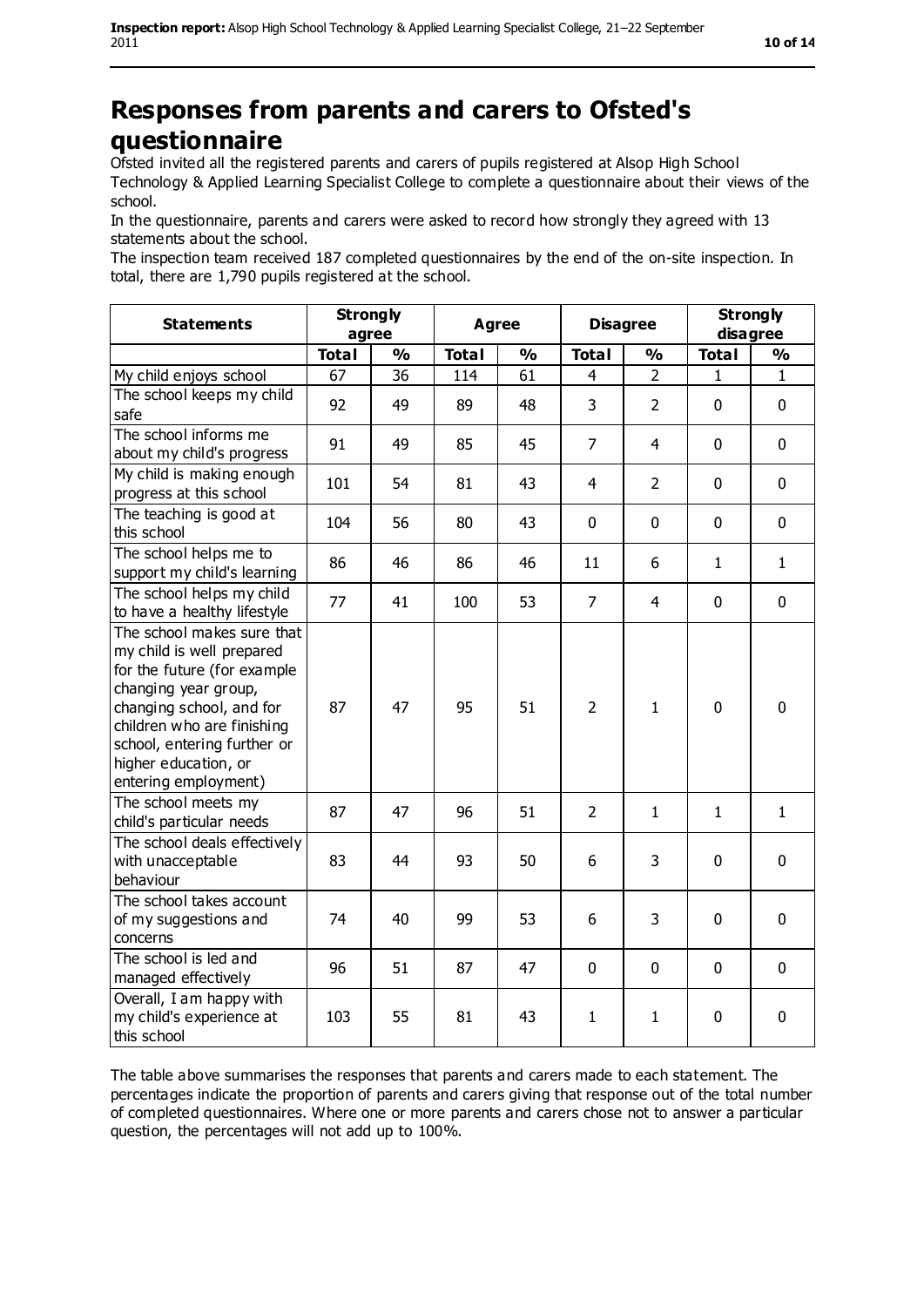## **Glossary**

## **What inspection judgements mean**

| Grade   | <b>Judgement</b> | <b>Description</b>                                                                                                                                                                                                               |
|---------|------------------|----------------------------------------------------------------------------------------------------------------------------------------------------------------------------------------------------------------------------------|
| Grade 1 | Outstanding      | These features are highly effective. An outstanding<br>school provides exceptionally well for all its pupils'<br>needs.                                                                                                          |
| Grade 2 | Good             | These are very positive features of a school. A school<br>that is good is serving its pupils well.                                                                                                                               |
| Grade 3 | Satisfactory     | These features are of reasonable quality. A<br>satisfactory school is providing adequately for its<br>pupils.                                                                                                                    |
| Grade 4 | Inadequate       | These features are not of an acceptable standard. An<br>inadequate school needs to make significant<br>improvement in order to meet the needs of its pupils.<br>Ofsted inspectors will make further visits until it<br>improves. |

#### **Overall effectiveness of schools**

|                          | Overall effectiveness judgement (percentage of schools) |      |                     |                   |
|--------------------------|---------------------------------------------------------|------|---------------------|-------------------|
| <b>Type of</b><br>school | <b>Outstanding</b>                                      | Good | <b>Satisfactory</b> | <b>Inadequate</b> |
| Nursery schools          | 43                                                      | 47   | 10                  |                   |
| Primary schools          | 6                                                       | 46   | 42                  |                   |
| Secondary<br>schools     | 14                                                      | 36   | 41                  | 9                 |
| Sixth forms              | 15                                                      | 42   | 41                  | 3                 |
| Special schools          | 30                                                      | 48   | 19                  | 3                 |
| Pupil referral<br>units  | 14                                                      | 50   | 31                  | 5                 |
| All schools              | 10                                                      | 44   | 39                  |                   |

New school inspection arrangements were introduced on 1 September 2009. This means that inspectors now make some additional judgements that were not made previously.

The data in the table above is for the period 1 September 2010 to 08 April 2011 a nd are consistent with the latest published official statistics about maintained school inspection outcomes (see [www.ofsted.gov.uk\)](http://www.ofsted.gov.uk/).

The sample of schools inspected during 2010/11 was not representative of all schools nationally, as weaker schools are inspected more frequently than good or outstanding schools.

Percentages are rounded and do not always add exactly to 100. Sixth form figures reflect the judgements made for the overall effectiveness of the sixth form in secondary schools, special schools and pupil referral units.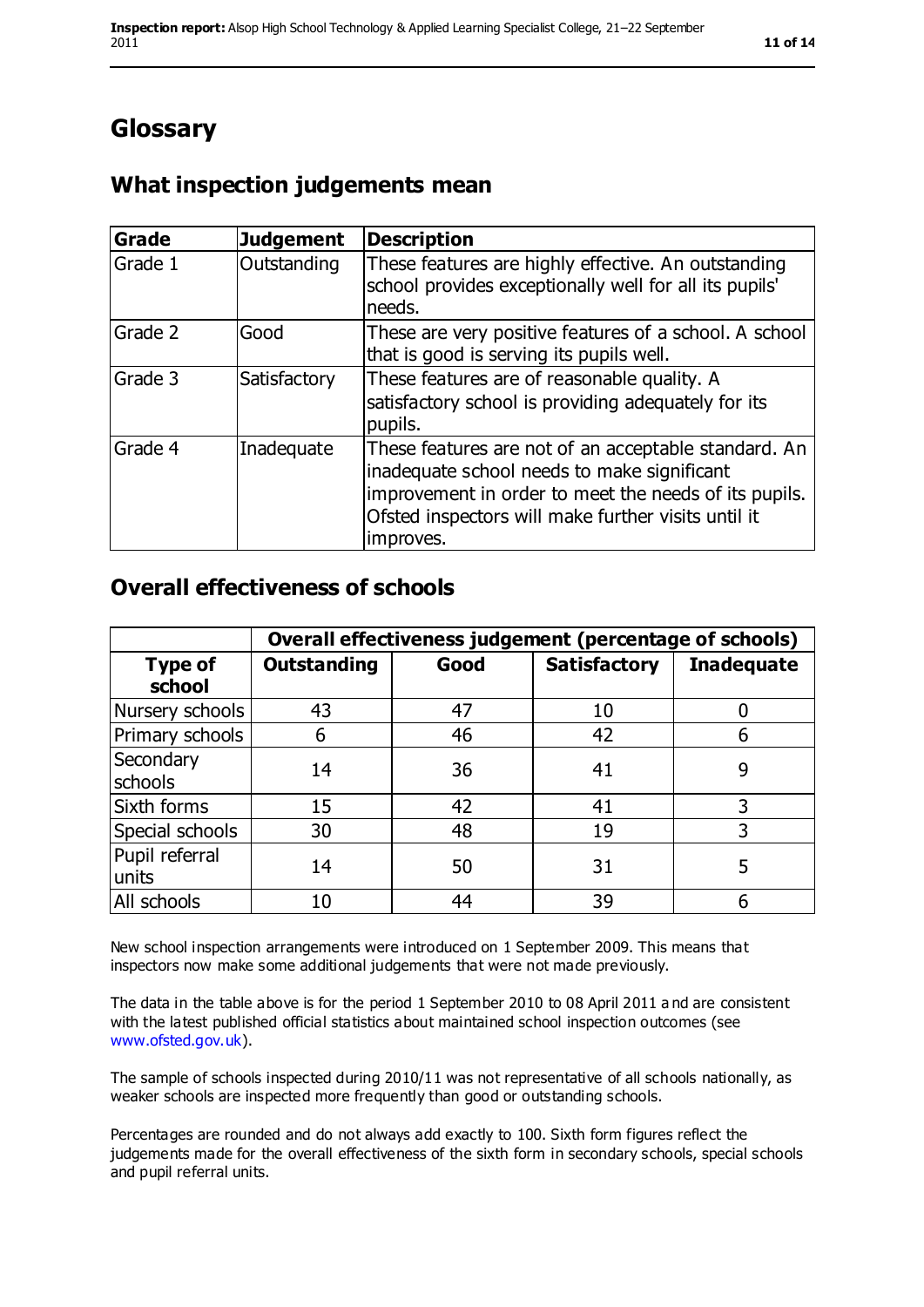# **Common terminology used by inspectors**

| Achievement:               | the progress and success of a pupil in their<br>learning, development or training.                                                                                                                                                                                                                                                          |
|----------------------------|---------------------------------------------------------------------------------------------------------------------------------------------------------------------------------------------------------------------------------------------------------------------------------------------------------------------------------------------|
| Attainment:                | the standard of the pupils' work shown by test<br>and examination results and in lessons.                                                                                                                                                                                                                                                   |
| Capacity to improve:       | the proven ability of the school to continue<br>improving. Inspectors base this judgement on<br>what the school has accomplished so far and on<br>the quality of its systems to maintain<br>improvement.                                                                                                                                    |
| Leadership and management: | the contribution of all the staff with<br>responsibilities, not just the headteacher, to<br>identifying priorities, directing and motivating staff<br>and running the school.                                                                                                                                                               |
| Learning:                  | how well pupils acquire knowledge, develop their<br>understanding, learn and practise skills and are<br>developing their competence as learners.                                                                                                                                                                                            |
| Overall effectiveness:     | inspectors form a judgement on a school's overall<br>effectiveness based on the findings from their<br>inspection of the school. The following<br>judgements, in particular, influence what the<br>overall effectiveness judgement will be.                                                                                                 |
|                            | The school's capacity for sustained<br>п<br>improvement.<br>Outcomes for individuals and groups of<br>pupils.<br>$\blacksquare$ The quality of teaching.<br>The extent to which the curriculum meets<br>▬<br>pupils' needs, including, where relevant,<br>through partnerships.<br>The effectiveness of care, guidance and<br>ш<br>support. |
| Progress:                  | the rate at which pupils are learning in lessons<br>and over longer periods of time. It is often<br>measured by comparing the pupils' attainment at<br>the end of a key stage with their attainment when<br>they started.                                                                                                                   |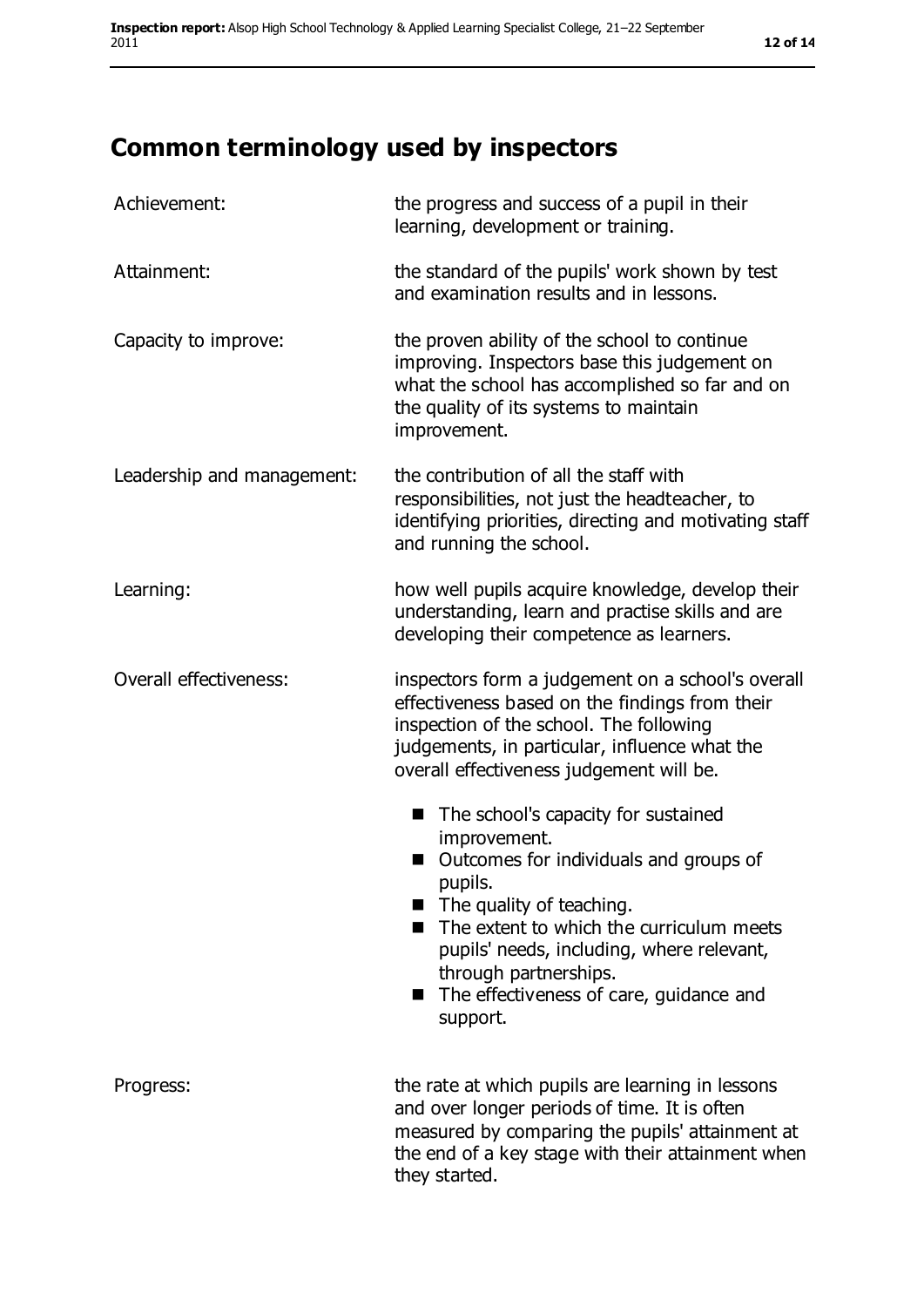**This letter is provided for the school, parents and carers to share with their children. It describes Ofsted's main findings from the inspection of their school.**



23 September 2011

#### **Inspection of Alsop High School Technology & Applied Learning Specialist College, Liverpool, L4 6SH**

Dear Students

As you know we recently inspected your school and I am writing to tell you our findings. Thank you for helping us to find our way around and for giving us your views on the school. We agree with what many of you told us, that this is a good school that has a number of outstanding features. You feel staff care about you and give you lots of help to succeed. The majority of you behave very well and try hard in class. As a result you make good progress and examination results have risen considerably in recent years. In a few lessons we saw, we thought your progress could have been better. We were very impressed by the range of courses you can choose from as you move through the school and by your level of participation in all kinds of activities outside of lessons. We think you make an outstanding contribution to the life of the school and the local community. You told us you feel safe at school and that it is a good place to be. Attendance is improving and we encourage you to try and get that even higher! We think your school is very well led and managed. In order to improve it even further we have asked the headteacher to:

- build on the good practice that exists in many lessons to ensure that, in all lessons, you are motivated to work hard and achieve your full potential
- make sure that students in the sixth form who are taking A levels make good progress in the minority of subjects where they are not reaching target grades.

May I take this opportunity to wish you every success in the future.

Yours sincerely

Sue Harrison Her Majesty's Inspector